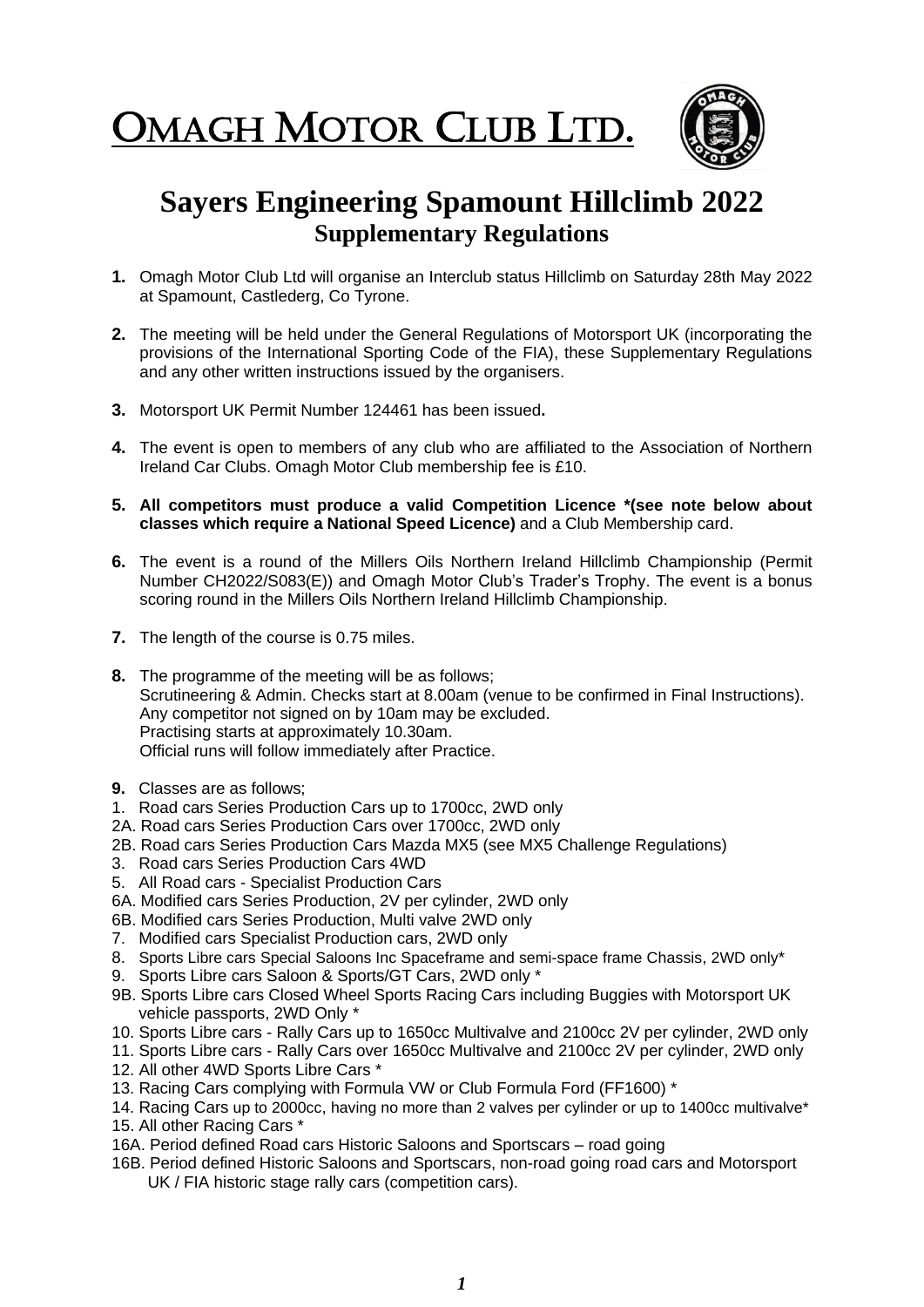OMAGH MOTOR CLUB LTD.  $\overline{\phantom{a}}$ 



Forced induction equivalence =  $1.4$  Rotary engine equivalence =  $1.5$ Forced induction equivalence for cars in Classes 10&11(Sports Libre Rally cars) = 1.7

\* Most Competitors in classes 8, 9, 9B, 12, 13, 14 and 15 will **require a Speed National Licence** unless the car is currently licensed for use on the public highway and is competing in a road legal condition. There are a few exceptions to this rule. **PLEASE NOTE THAT THIS AFFECTS 4WD RALLY CARS SUCH AS SUBARU's and EVO's, SO IF YOU WISH TO COMPETE IN CLASS 12 and DO NOT HOLD THE APPROPRIATE SPEED OR RACE LICENCE THEN YOUR CAR NEEDS TO BE CURRENTLY LICENSED FOR USE ON THE PUBLC HIGHWAY AND COMPETE IN A ROAD LEGAL CONDITION.**

## **ALL COMPETITORS MUST WEAR A HANS DEVICE WITH THE EXCEPTION OF COMPETITORS IN CLASSES 1 TO 5 (INCLUSIVE) AND 16A.**

All vehicles entered in the Road Cars Series Production classes (1,2A,2B,3,5 and 16A) must have paper copies of current road tax, and where appropriate an MOT certificate, available for inspection at scrutineering. Electronic copies of these documents are not acceptable.

Vehicles entered in classes 10 & 11 (Sports Libre Rally Cars) must be capable of passing scrutineering at an Interclub stage rally. Cars must be capable of passing a MOT/NCT, but a test certificate or road fund licence is not required. Vehicle Log-Books and Registration documents must be available for inspection at scrutineering.

Vehicles entered in Class 16A / 16B must be based on a model in production before 1974. Major components (cylinder head, engine block, gearbox casing, rear axle casing) must be of the original type. Period modifications may be permitted subject to written approval of the ANICC speed committee and the Championship Eligibility Scrutineer). For Class 16A roadgoing tyres are compulsory as defined in the Motorsport UK Blue Book for roadgoing classes.

- **10.** Awards will be presented as follows: 1<sup>st</sup> Overall – Trophy All classes – 1 1<sup>st</sup> Trophy 2<sup>nd</sup> Trophy (if 3 or more entrants) 3<sup>rd</sup> Trophy (if 5 or more entrants) 1<sup>st</sup> Overall to forfeit Class Trophy
- **11.** The entry list is now open and will close finally on Wednesday 25th May 2022. The standard entry fee is £95.
- **12**. The maximum entry for the meeting, including reserves, is 80. The minimum is 50. Should any of the above minimum figures not be reached, the organisers have the right to either cancel the meeting or amalgamate classes as necessary. Entries will be selected in order of receipt. Where the entry is over-subscribed priority will be given to championship competitors registered before 15<sup>th</sup> May, 2022.

Entry fees may be refunded if 3 days notice is given.

Entries should be made via the Rallyscore entry system – [https://rallyscore.net](https://rallyscore.net/)

The Secretary for the meeting is: **Denise McCanney, 30 Capehill Road, Dromore, Co.Tyrone, BT78 3EW Email: [denise126\\_3@live.co.uk](mailto:denise126_3@live.co.uk) Tel: 07547 894162**